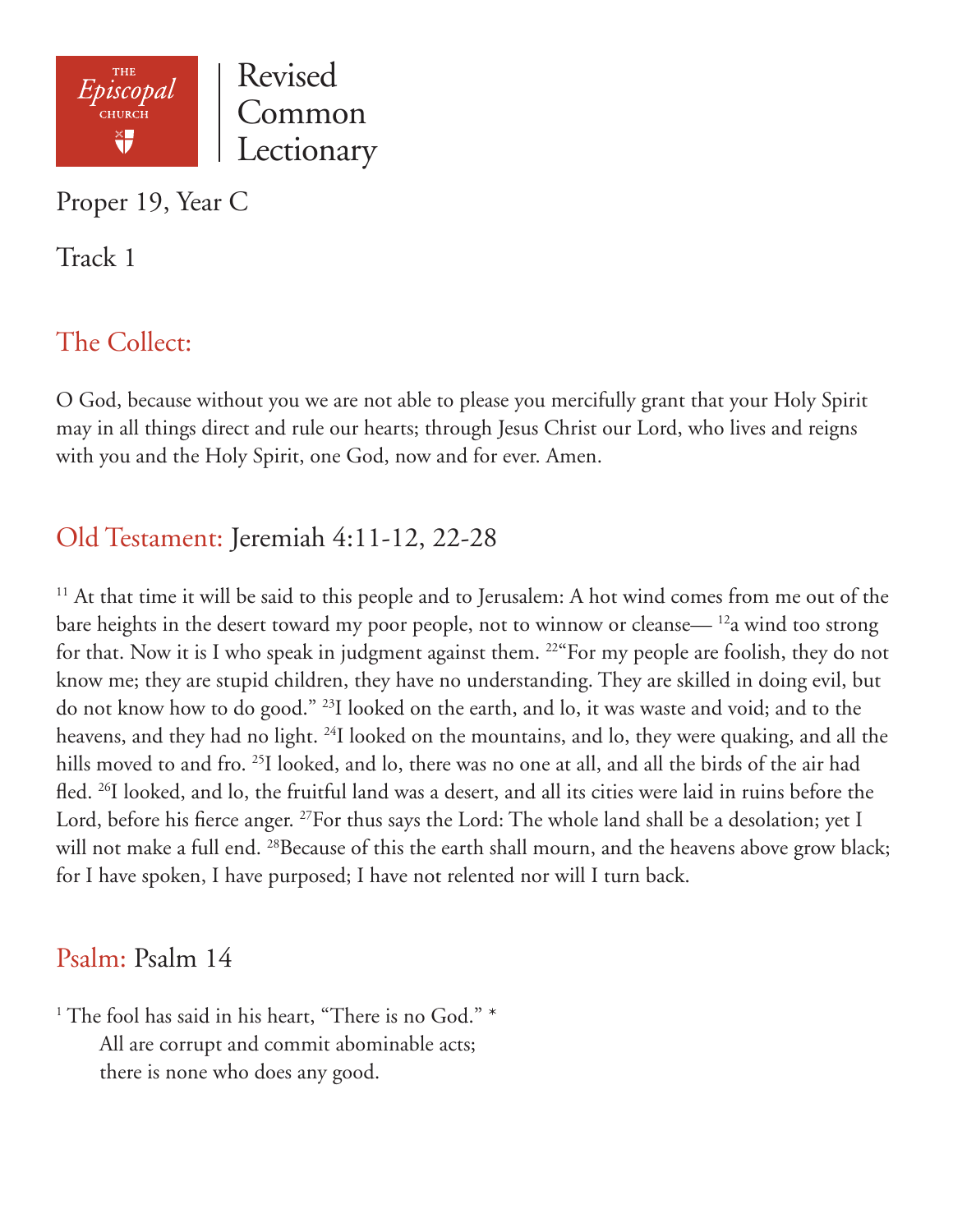$^2$  The Lord looks down from heaven upon us all,  $^\ast$  to see if there is any who is wise, if there is one who seeks after God.

- <sup>3</sup> Every one has proved faithless; all alike have turned bad; \* there is none who does good; no, not one.
- $^4$  Have they no knowledge, all those evildoers  $^\ast$  who eat up my people like bread and do not call upon the Lord?
- <sup>5</sup> See how they tremble with fear,  $*$  because God is in the company of the righteous.  $^6$  Their aim is to confound the plans of the afflicted,  $^\ast$ 
	- but the Lord is their refuge.
- 7 Oh, that Israel's deliverance would come out of Zion! \* when the Lord restores the fortunes of his people, Jacob will rejoice and Israel be glad.

# Epistle: 1 Timothy 1:12-17

<sup>12</sup> I am grateful to Christ Jesus our Lord, who has strengthened me, because he judged me faithful and appointed me to his service, <sup>13</sup>even though I was formerly a blasphemer, a persecutor, and a man of violence. But I received mercy because I had acted ignorantly in unbelief, <sup>14</sup>and the grace of our Lord overflowed for me with the faith and love that are in Christ Jesus. 15The saying is sure and worthy of full acceptance, that Christ Jesus came into the world to save sinners—of whom I am the foremost. 16But for that very reason I received mercy, so that in me, as the foremost, Jesus Christ might display the utmost patience, making me an example to those who would come to believe in him for eternal life. 17To the King of the ages, immortal, invisible, the only God, be honor and glory forever and ever. Amen.

## Gospel: Luke 15:1-10

<sup>1</sup> Now all the tax collectors and sinners were coming near to listen to him. <sup>2</sup>And the Pharisees and the scribes were grumbling and saying, "This fellow welcomes sinners and eats with them." <sup>3</sup>So he told them this parable: 4 "Which one of you, having a hundred sheep and losing one of them, does not leave the ninety-nine in the wilderness and go after the one that is lost until he finds it? 5 When he has found it, he lays it on his shoulders and rejoices. 6 And when he comes home, he calls togeth-